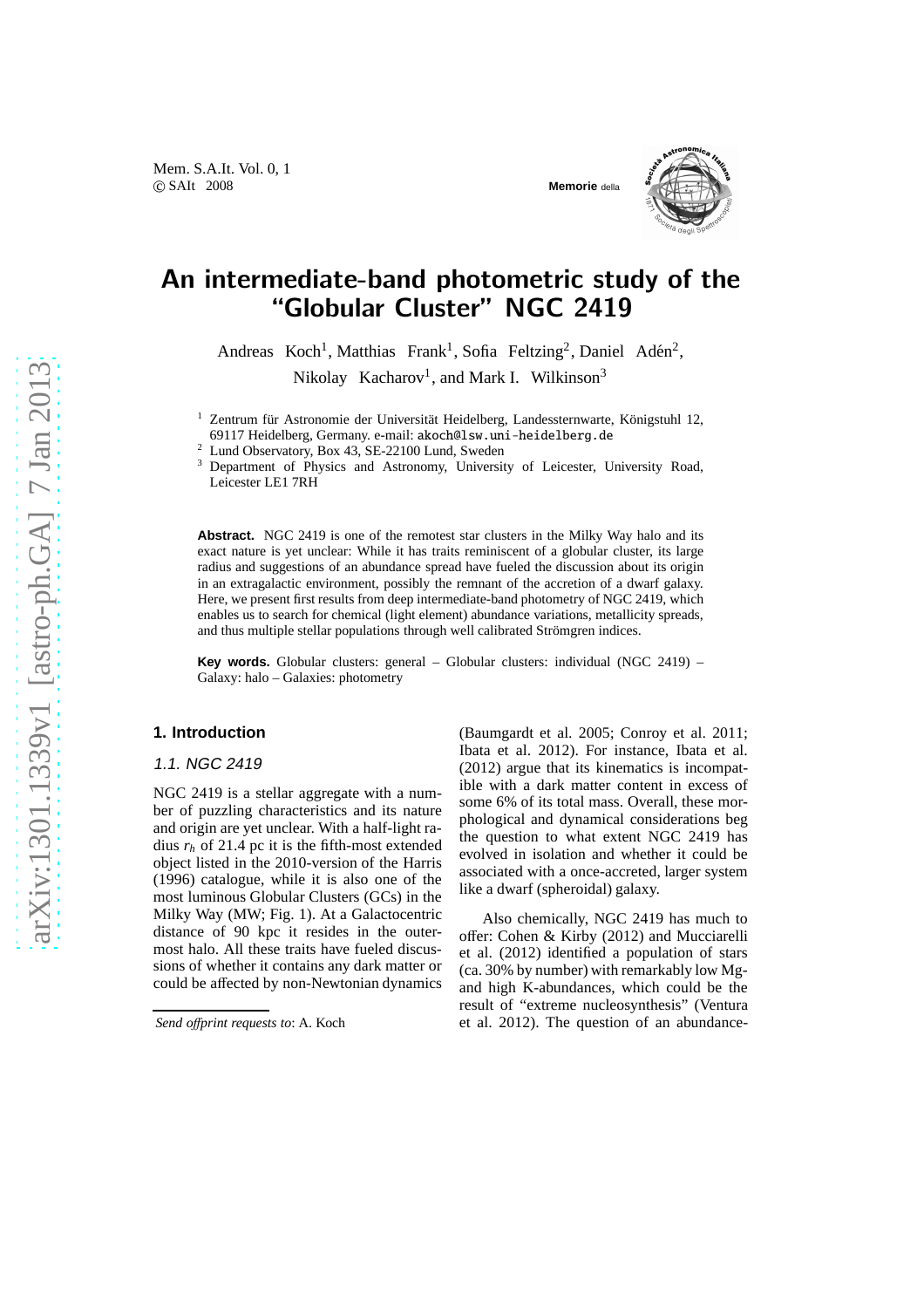

**Fig. 1.** Magnitude-half light radius plot for GCs (black dots), luminous dSphs (blue squares) and ultrafaint MW satellites (red circles). NGC 2419 is labeled – what is this object?

spread has been addressed by several authors using high-resolution spectroscopy and lowresolution measurements of the calcium triplet. However, the large abundance variation of the electron-donor Mg will upset the commonly used stellar model atmospheres so that any claimed spread in iron-, Ca-, and thus overall metallicity needs to be considered with caution. However, settling exactly this aspect is of prime importance, since any significant spread in heavy elements is a trademark signature of an object with a likely extragalactic origin (e.g., Fig. 1 in Koch et al. 2012).

The color-magnitude diagrams (CMDs) of Di Criscienzo et al. (2011) show a hint of a color-spread towards the subgiant branch and the presence of a hot, faint Horizontal Branch (HB), consistent with a second generation of stars with a strongly increased He-content. Thus, also NGC 2419 does appear to show signs of multiple stellar populations, in line with the majority of the MW GC system.

# 1.2. Strömgren photometry

While broad-band filter combinations have succeeded in unveiling multiple stellar populations in sufficiently deep data sets and more massive systems (e.g., Piotto et al. 2007), additional observations in intermediate-band Strömgren filters are desirable for a number of reasons:

- *i*) The  $c_1 = (u v) (v b)$  index in combination with a color such as  $v - v$  is a powerful *dwarf*/*giant separator* and can efficiently remove any foreground contamination (e.g., Faria et al. 2007). At  $b = 25^\circ$ this can be expected to be less of a problem in NGC 2419, but see, e.g., Adén et al. (2009) for an impressive demonstration of such a CMD cleaning. Our first assessment of the  $c_1$ - $(b - y)$  plane indicates that the foreground contamination is indeed minimal on the upper RGB (see also Fig. 2).
- *ii*) The index  $m_1 = (v b) (b y)$  is a good proxy for stellar *metallicity* and calibrations have been devised by several authors (e.g., Hilker 2000; Calamida et al. 2007; Adén et al. 2009).
- *iii) Multiple populations* in terms of split red giant branches (RGBs), multiple subgiant branches, and main sequence turnoffs are well separated in CMDs that use combinations of Strömgren filters, e.g.,  $\delta_4 = c_1 + m_1$ (Carretta et al. 2011), where optical CMDs based on broad-band filters still show unimodal, "simple stellar populations".
- *iv)* This is immediately interlinked with the *chemical abundance variations* in the light chemical elements (e.g., Anthony-Twarog et al. 1995) that accompany the multiple populations, most prominently driven by N-variations. Accordingly, Yong et al. (2008) confirmed linear correlations of  $c_v = c_1 - (b - v)$  with the [N/Fe] ratio.

#### **2. Data and analysis**

We obtained imaging in all relevant Strömgren filters  $(u,b,v,y)$  using the Wide Field Camera (WFC) at the 2.5-m Isaac Newton Telescope (INT) at La Palma, Spain. Its large field of view  $(33' \times 33')$  allows us to trace the large extent of NGC 2419 out to several times its tidal radius  $(r_t \sim 7.5')$ .

Instrumental magnitudes were obtained via PSF-fitting using the DAOPHOT/ALLFRAME software packages (Stetson 1987). The instrumental magnitudes were transformed to the standard Strömgren system using ample observations of standard stars (Schuster & Nissen 1988). We set up transformation equations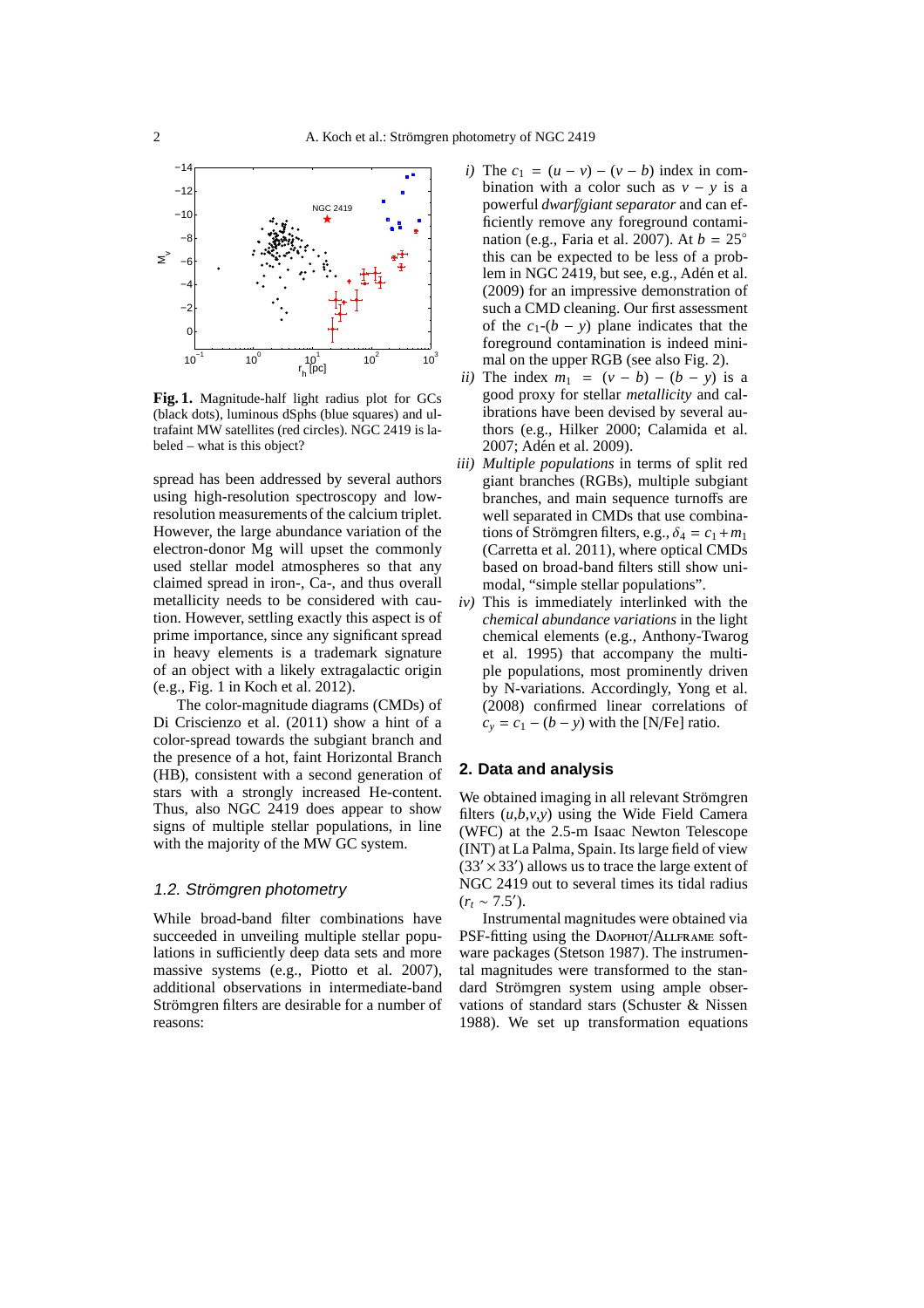similar to those given by Grundahl, Stetson & Andersen (2002).

is very likely much smaller than the one suggested by Fig. 3.

## **3. Preliminary results: CMDs and [M/H]**

Fig. 2 shows two CMDs of NGC 2419, where we restrict our analysis to the bona-fide region between 1 and 3 half-light radii to avoid potentially crowded, inner regions, yet minimizing the field star contamination of the outer parts. For the present analysis, we adopted a constant reddening of  $E(B-V) = 0.061$  mag<sup>1</sup>, and its respective transformations to the Strömgren system (Calamida et al. 2009).

While we do not resolve the main sequence turnoff, our photometry reaches about  $\overline{1}$  mag below the HB at  $y_{HB} \equiv V_{HB} \sim 20.5$  mag. All regions of the CMD are well reproduced, showing a clear RGB, hints of an AGB and bright AGB (which stand out more clearly in other color indices; Frank et al. in prep.), and a prominent HB. Hess diagrams also highlight the presence of a clear RGB bump at  $y_0 \sim 20.3$ mag. Moreover, the extreme, hotter HB stands out in the bluer u-band (left panel), confirming the presence of this He-rich, secondary population (di Crisicienzo et al. 2011).

To obtain a first impression of the metallicity distribution function (MDF) of NGC 2419  $(Fi)$ ,  $\ddot{S}$ , right panel), we convert our Strömgren photometry to metallicities, [M/H], through the calibration by Adén et al. (2009). This was carried out for stars on the RGB (see ridge lines in Fig. 2, right panel, and Fig. 3, left). As a result, we find a mean [M/H] of −2 dex. This is in good agreement with the values listed in the Harris catalogue and the high-resolution data of Mucciarelli et al. (2012) and Cohen & Kirby  $(2012)$  of  $[Fe/H] = -2.15$  dex.

The MDF also indicates the presence of a broad metallicity spread, where we find a nominal  $1\sigma$ -spread of 0.5 dex, but this is probably still dominated by remaining foreground contaminants and photometric errors. While we cannot exclude the presence of an abundance spread in NGC 2419 from the present data, it

#### **4. Discussion**

Although our CMD does not allow us to clearly isolate any multiple stellar populations at this stage of our analysis, we nevertheless find strong reason to believe in their presence in NGC 2419, bolstered by recent optical images (di Criscienzo et al. 2011). These authors detected a color spread at the base of the RGB and an extreme, hot HB, indicative of an increased He-abundance of a populous second stellar generation. This HB population is also visible in our intermediate-band CMDs.

Although our first analysis suggests a broad metallicity spread in NGC 2419, this is probably not significant and further CMD filtering is necessary. However, our derived mean metallicity is in line with the results from highresolution spectroscopy, which indicates that our Strömgren photometry is well calibrated.

*Acknowledgements.* AK, MF, and NK gratefully acknowledge the Deutsche Forschungsgemeinschaft for funding from Emmy-Noether grant Ko 4161/1. This research has made use of the NASA/ IPAC Infrared Science Archive, which is operated by the Jet Propulsion Laboratory, California Institute of Technology, under contract with the National Aeronautics and Space Administration.

#### **References**

- Adén, D., Feltzing, S., Koch, A., et al. 2009, A&A, 506, 1147
- Anthony-Twarog, B. J., Twarog, B. A., & Craig, J. 1995, PASP, 107, 32
- Baumgardt, H., et al. 2005, MNRAS, 359, L1
- Calamida, A., et al. 2007, ApJ, 670, 400
- Calamida, A., et al. 2009, ApJ, 706, 1277
- Carretta, E., et al. 2011, A&A, 535, A121
- Cohen, J. G., & Kirby, E. N. 2012, ApJ, 760, 86
- Conroy, C., et al. 2011, ApJ, 741, 72
- di Criscienzo, M., D'Antona, F., Milone, A. P., et al. 2011, MNRAS, 414, 3381
- Faria, D., Feltzing, S., Lundström, I., et al. 2007, A&A, 465, 357
- Grundahl, F., et al. 2002, A&A, 395, 481

 $<sup>1</sup>$  Obtained from http://irsa.ipac.</sup> caltech.edu/applications/DUST